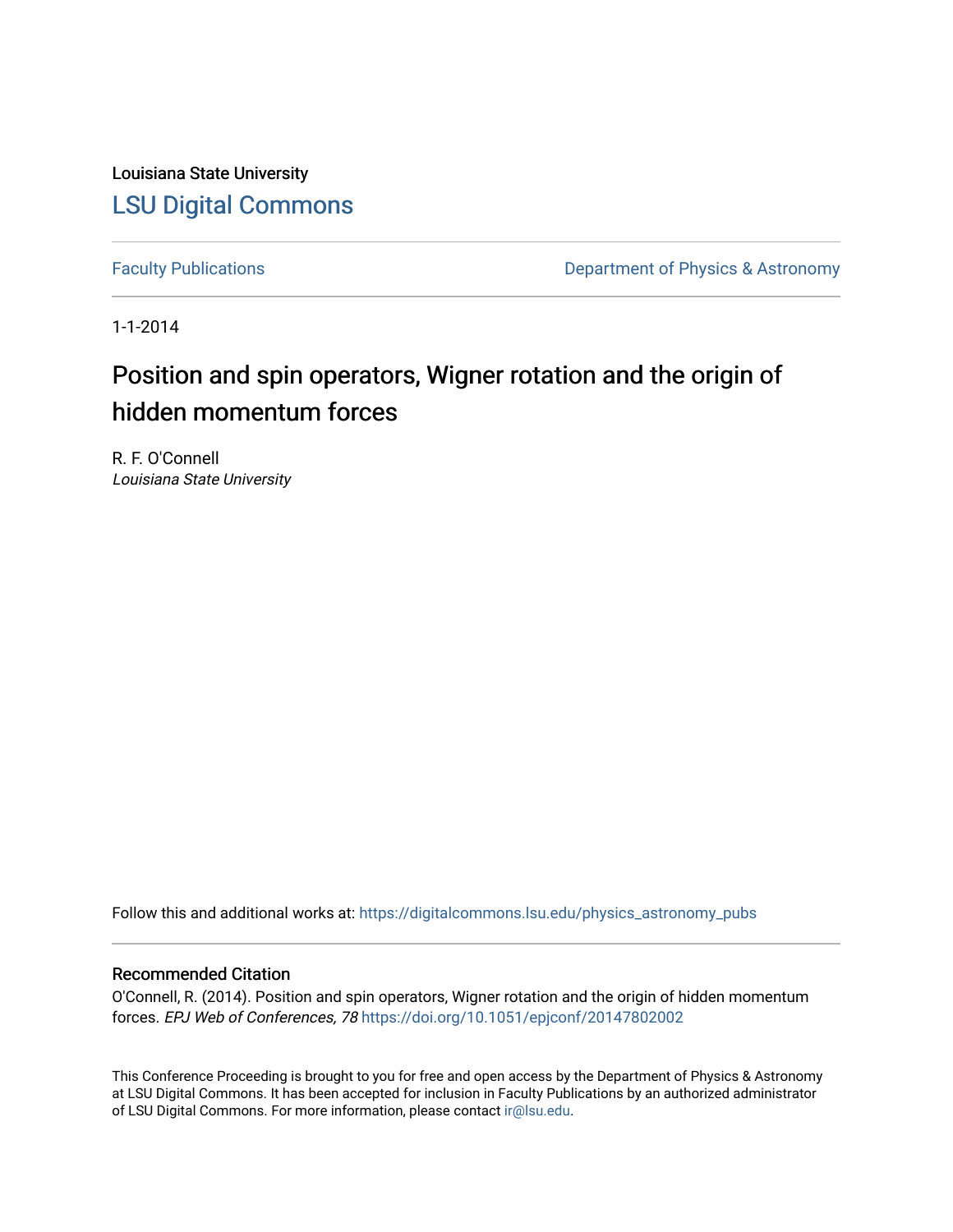E13 web of Conferences 78, 02002 (<br>DOI: 10.1051/epjconf / 20147802002 -<sup>C</sup> Owned by the authors, published by EDP Sciences, 2014 , 02002 (2014) EPJ Web of Conferences **7 8** 

# **Position and Spin Operators, Wigner Rotation and the Origin of Hidden Momentum Forces**

#### R. F. O'Connell<sup>a</sup>

Department of Physics and Astronomy, Louisiana State University, BatonRouge, LA 70803-4001, USA

**Abstract.** Using a position operator obtained for spin  $\frac{1}{2}$  particles by the present author and Wigner, we obtain a quantum relativistic result for the hidden momentum force experienced by particles with structure. In particular, our result applies to the hidden magnetic forces manifest in some problems of electromagnetism. We also discuss spin and orbital angular momentum operators, as well as Wigner rotation.

### **1 Introduction**

A striking feature of quantum mechanics is the fact that the momentum  $\vec{P}$  and the velocity  $\vec{v}$  are not necessarily proportional to each other. As noted by the present author and Wigner [1], "-although  $\vec{P}$ has a natural definition - it is the generator of spatial translations of the state vector  $[2, 3]$  – this is not so for the operator  $\vec{v}$ ." This motivated us to examine more generally the relation between momentum and velocity, the goal being to show under what circumstances one obtains the operator equivalent of the relation.

$$
\vec{v} = \vec{P}/P_0,\tag{1}
$$

where (in units  $c = \hbar = 1$ )

$$
P_0 = (m^2 + \vec{P}^2)^{1/2} \equiv (m^2 + P^2)^{1/2},\tag{2}
$$

for the relation between the momentum  $\vec{P}$  and velocity  $\vec{v}$  in <u>relativistic classical</u> mechanics. In addition, if the velocity operator  $\vec{v}$  is defined as

$$
\bar{v} = \frac{d\vec{q}}{dt} \tag{3}
$$

such that its expectation value is given by

$$
\langle \vec{v} \rangle = \frac{d \langle \vec{q} \rangle}{dt},\tag{4}
$$

where  $\vec{q}$  is the position operator, then it does depend on the definition of the position, that is on the form chosen for the position operator. We then showed that the position operator was that of Newton and Wigner [4] for spin 0 particles, leading to the result [1]

$$
\langle \vec{q}(t) \rangle = \langle \vec{q}(0) \rangle + t \langle \vec{v} \rangle. \tag{5}
$$

ae-mail: oconnell@phys.lsu.edu

This is an Open Access article distributed under the terms of the Creative Commons Attribution License 4.0, which permits unrestricted use, distribution, and reproduction in any medium, provided the original work is properly cited.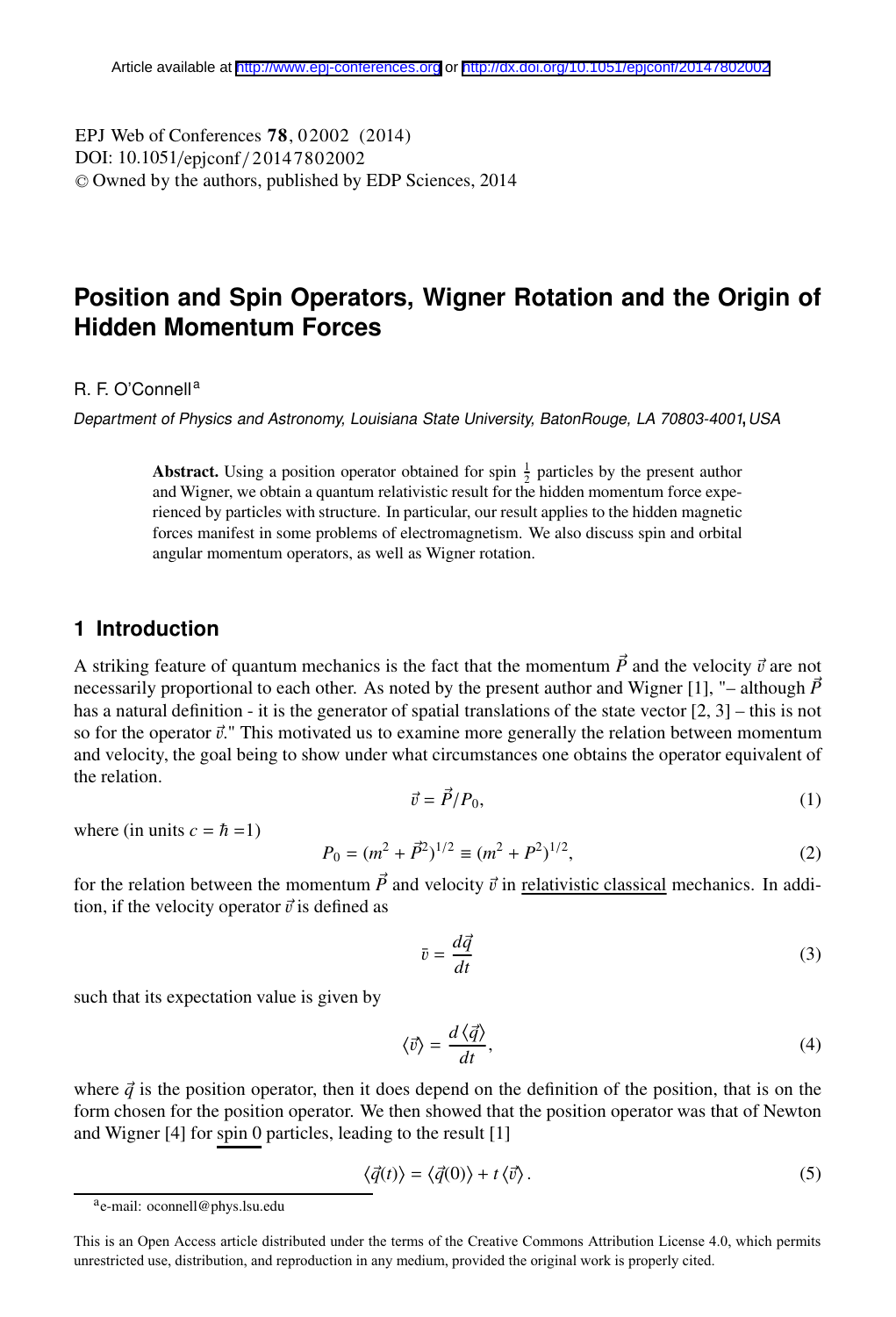#### EPJ Web of Conferences

However, equation (5) will not be valid for a particle with spin.In fact, even in relativistic classical mechanics, when spin is included, the relation between  $\vec{P}$  and  $\vec{v}$  is no longer necessarily simple nor unique. Moller [5] pointed out that in special relativity, a particle with structure and "spin" (its angular momentum vector in the rest system) is subject to a spin supplementary condition, which "– expresses in a covariant way that the proper center of mass is the center of mass in its own rest system  $(K^0)$  –" and that "– the difference between simultaneous positions of the centre of mass in *K* (obtained from  $K^0$  by a Lorentz transformation with velocity ( $\vec{v}$ ) and the proper centre of mass (in  $K^0$ ) –" is

$$
\Delta \vec{r} = \frac{\vec{S} \times \vec{v}}{mc^2} \tag{6}
$$

where  $(\vec{S})$  is the spin and *m* is the rest mass. Equation (1.6) arose in Corben's analysis of the motion of a free gyroscope in the absence of external forces or torques [6] and this special relativistic effect also played a role in the calculation of spin precession in a general relativistic field by Barker and the present author [7, 8]. In essence, it is related to the fact that, in special relativity, there are two rest systems for the particle, zero velocity and zero momentum, reflecting the choice of spin supplementary conditions and the fact that only in special cases are the velocity and momentum proportional to each other. We refer to an extensive review for more details [9]. If one neglects the second-order terms in  $\vec{S}$ , which arise because of the (unspecified) relation between the velocity  $\vec{v}$  and momentum  $\vec{P}$  and if  $\vec{v}$  $\ll c$ , then one can simply take the time derivative of (6) to obtain the so-called hidden momentum.

$$
\Delta \vec{P} = \frac{\vec{S} \times \vec{F}}{mc^2} \tag{7}
$$

where  $\vec{F}$  is the external force [10, 11]. This is an approximate result. We note that Moller's result is classical and depends on the choice of the spin supplementary condition and consequently the same remark applies to equation (7). Hence, we are motivated to provide a quantum mechanical derivation. Thus, we considered the case of a spin  $\frac{1}{2}$  particle and we found that a new position operator, *Q* say, was required [12], where (after reinserting the  $\hbar$  which was taken to be unity in [12]) we obtained

$$
\vec{Q} = \vec{q} + \hbar \left( \vec{P} \times \vec{\sigma} \right) / P^2, \tag{8}
$$

where  $\vec{\sigma}$  is the Pauli spin operator. This is a key quantum mechanical operator result, which was obtained rigorously in [12]. It is unique. Next, just as we successfully replaced  $\frac{\hbar}{2} \vec{\sigma}$  by the classical spin  $\vec{S}$  in our discussion of classical spin precession [7], we now write

$$
\vec{Q} = \vec{q} + 2\left(\frac{\vec{P} \times \vec{S}}{P^2}\right) = \vec{q} + 2\left(\frac{\vec{v} \times \vec{S}}{P_0 v^2}\right)
$$
\n
$$
\equiv \vec{q} + \Delta \vec{q}, \tag{9}
$$

as applying to any spin angular momentum. Thus, our result  $\Delta \vec{q}$  is our generalization of the result, given in (5). We should emphasize that our derivation is both quantum mechanical and relativistic. As in the case of the original Newton-Wigner derivation, our analysis pertains to an arbitrary positive energy state of the system. Thus, it is more complementary to the second-order equation for the electron [13] than to the Dirac equation."Hidden velocity" which clearly depends on the acceleration of the particle demonstrates that we are continually moving to a different Lorentz frame. In fact, this feature is analogous to Thomas precession or Wigner rotation [2] where "– the electron's rest frame of coordinates is defined as a co-moving sequence of inertial frames whose successive origins move at each instant with the velocity of the electron" [14]. In order to compare the operators  $\Delta \vec{q}$  with the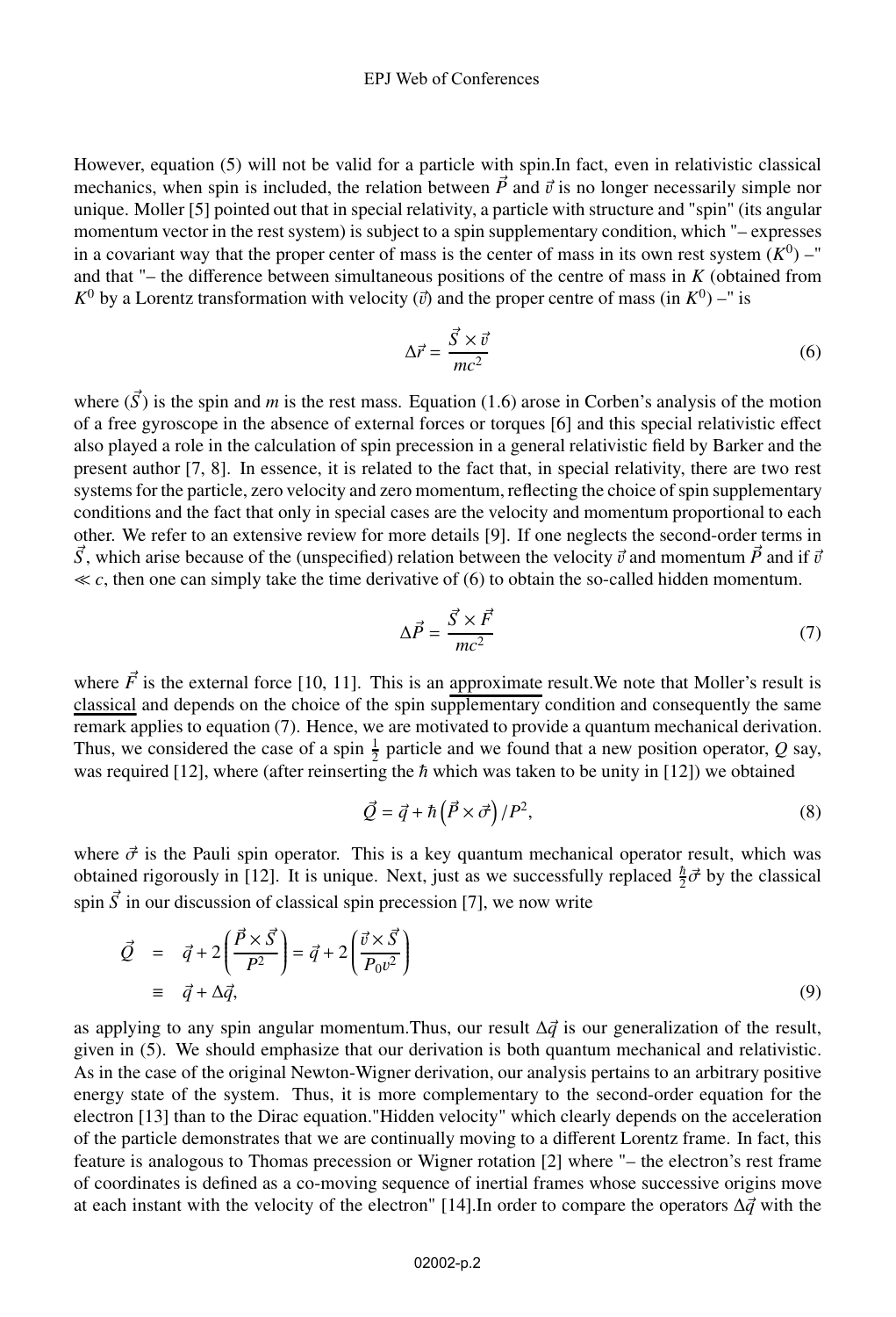classical quantity  $\Delta \vec{v}$  it is necessary to take the expectation value of  $\Delta \vec{q}$ . However, this will necessitate consideration of the particular system being analyzed, a point recently emphasized by Bauke et al., [1, 15] in their effort to distinguish experimentally between a variety of relativistic spin operators in various electromagnetic environments. In this context, it is also of interest to note that, since total angular momentum is a constant of the motion, the new position operator (8) we have introduced also implies a change in the corresponding spin operator and, concomitantly, a change in the orbital angular momentum operator, such that the original  $l=0$  now became  $l=1$  [12]. This could also explain why Bohr's result for the ground state of hydrogen was *l*=0 instead of the expected *l*=1.Also, apart from the unimportant sign, the appearance of  $\frac{2}{P_0v^2}$  in  $\Delta \vec{q}$  compared to  $\frac{1}{mc^2}$  in (7), is surprising and warrants future investigation. On the other hand, the important factor  $(\vec{v} \times \vec{S})$  is common to both cases.

#### **2 Discussion and conclusions**

All of the above results depend only on special relativity. However, an important application is to the particular case of electrodynamics, since the expression for a magnetic moment  $\vec{M}$  is derived from either the spin of a particle or from a steady current (bodies with structure in both cases). Thus, in this case, with  $\Delta \vec{P} \approx m(\Delta \vec{v})$ , consistent with the neglect of  $(spin)^2$  terms as in the derivation of (8),

$$
\Delta \vec{P} = \frac{\vec{S} \times \vec{a}}{c^2},\tag{10}
$$

where  $\vec{a}$  is the acceleration. If the magnetic moment is interacting with a pointlike electric charge  $e$ , then the electric field  $\vec{E}$  created gives rise to a force  $e\vec{E}$  so that

$$
\Delta \vec{P} = k_1 \frac{\vec{M} \times \vec{E}}{c^2},\tag{11}
$$

where  $k_1$  is a constant. This is the quantum relativistic generalization of the familiar non-relativistic result, given by  $\left(\vec{E}\times\vec{M}\right)/c^2$  [16, 17] and many authors [18] to explain the results of Mansuripur [19]. However, it appears that the essence of the dispute is connected with the choice of coordinate systems. While it is true to say that the laws of physics, including the Lorentz force law, are the same in all inertial systems, the point here is that, in the presence of an external force, the inertial frames are continually changing.This work was partially supported by the National Science Foundation under grant no. ECCS-1125675.

#### **References**

- [1] R. F. O'Connell and E. P. Wigner, *Phys. Lett.* 61A, 353 (1977).
- [2] E. P. Wigner, *Ann. of Math.* 40, 149 (1939).
- [3] V. Bargmann and E. P. Wigner, *Proc. Nat. Acad. Sci.* 34, 211 (1948).
- [4] T. D. Newton and E. P. Wigner, *Rev. Mod. Phys.* 21, 400 (1949).
- [5] C. Moller, *Commun. Dublin Inst. Adv. Stud.*, A5, 1 (1949); ibid. "The Theory or Relativity," 2nd ed. (Oxford University Press, 1972), p. 172.
- [6] H. C. Corben, "Classical and Quantum Theories of Spinning Particles," (Holden-Day, Inc., San Francisco, 1968).
- [7] B. M. Barker and R. F. O'Connell, *Phys. Rev. D* 2, 1428 (1970).
- [8] B. M. Barker and R. F. O'Connell, *Gen. Relativ. Gravit.*, 5, 539 (1974).